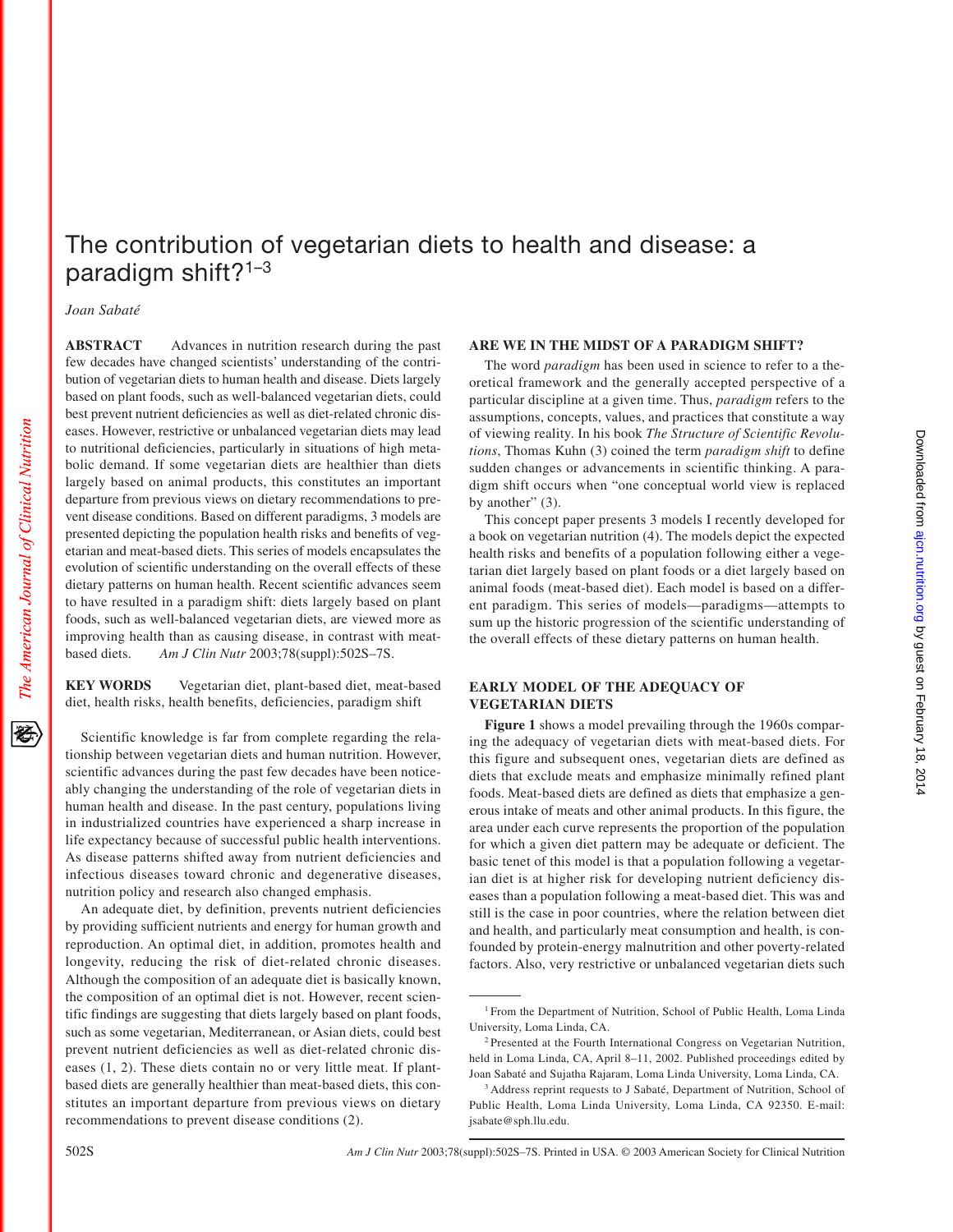

**FIGURE 1.** Early model prevailing through the 1960s on the adequacy of vegetarian diets. The area under each curve represents the proportion of individuals in a population for which a given diet may be adequate or deficient. Reprinted with permission from reference 4.

as fruitarian diets or some macrobiotic diets may lead to nutritional deficiencies, particularly in growing children and women during the reproductive years (5–7). Parenthetically, to decrease the risk of nutrient deficiencies, those following meatless diets were advised to add generous amounts of other animal products such as eggs, milk, and dairy products to their diet (8). This de facto makes it a mixed diet and displaces the curve to the right.

Compared with animal foods, plant foods generally have lower energy content as well as lower concentration and bioavailability of some essential nutrients. In situations of high metabolic demands such as during pregnancy, lactation, and the growing years, those following vegetarian diets, especially restrictive or unbalanced ones, may be at higher risk for marginal intakes or even biochemical or clinical nutrient deficiencies than those following meat-based diets. However, vegetarian diets may represent an advantage for adult sedentary populations and the prevention of chronic diseases. This early model used a unilateral approach to the relationship between vegetarian diets and health, because it pays attention to only the health risks and not the potential benefits.

#### **WERE HEALTH RISKS OF VEGETARIAN DIETS OVERESTIMATED?**

A review of the early nutrition literature on vegetarian diets portrays a cornucopia of nutrient deficiencies and single case or case series reports on children with compromised physical growth (5, 9, 10). A systematic assessment of vegetarian nutrition articles published in the biomedical literature from 1966 to 1995 documented that, 30 y ago, half of the articles dealt with nutrition adequacy issues such as deficiency diseases, nutritional status, and growth or anthropometric indexes (**Table 1**). The overall frequency of articles on these issues decreased during the following 2 decades to one quarter, with a significant linear trend. In contrast, articles on the preventive and therapeutic aspects of vegetarian diets such as modification of risk factors, incidence of chronic diseases, and management of certain medical conditions followed opposite temporal trends (11).

Several historical, methodological, and sociological factors explain this emphasis in the earlier biomedical literature on the health risks related to the consumption of vegetarian diets. From a historical perspective, it is not surprising that some decades ago

## **TABLE 1**

Main themes of articles on vegetarian nutrition published in biomedical literature between 1966 and 1995*<sup>1</sup>*

|                                            |      | 1966-1975 1976-1985 1986-1995 |    | $\mathbf{p}^2$ |  |
|--------------------------------------------|------|-------------------------------|----|----------------|--|
|                                            | $\%$ |                               |    |                |  |
| Nutrition adequacy issues                  | 48   | 37                            | 24 | 0.001          |  |
| Preventive and therapeutic<br>applications | 24   | 38                            | 40 | 0.196          |  |
| Other themes                               | 28   |                               | 36 |                |  |

*<sup>1</sup>*Adapted from Sabaté et al (11).

*<sup>2</sup>*Chi-square test for linear trends.

the main focus of research into vegetarian diets was on nutrient adequacy rather than on optimal nutrient intake because in industrialized countries, nutrient deficiency diseases were much more prevalent than they are today. Consequently, nutritional science concentrated on identifying and proposing adequate nutrient intake values to meet nutritional needs. Dietary prevention of chronic and degenerative diseases was not an issue.

From the methodological point of view, nutritional science research and endeavors followed, until recently, the clinical model approach. It was easier to prepare case reports of vegetarians with medical problems coming to the clinic than to go to the community, identify vegetarians, follow them over time, and report on their health and disease status, as is required by the public health approach. Moreover, most of the earlier nutrition research was on the short-term health effects of diet. Studies of the relationship between diet and chronic diseases require a long-term approach. The classic methods of nutritionists, such as laboratory tests, animal experiments, or human metabolic studies, might be well suited for examining different aspects of the adequacy of vegetarian diets. However, nutritional epidemiology, a relatively young discipline, was needed to directly address the effect of vegetarian diets on chronic diseases and longevity.

Last, a cultural bias against meatless diets contributed to publications about and increased awareness of the potential health risks of vegetarian diets. Until the 1970s, those following vegetarian diets were assumed to be part of the antiestablishment, underground culture or a religious sect and the avoidance of meat to be practiced for reasons other than health (12, 13). Mainstream society in industrialized nations, those paying for research, was mainly composed of nonvegetarians. Therefore, most scientists performing research probably did not perceive or, consequently, resist this cultural bias.

All types of diets, including vegetarian diets, are associated with potential health risks as well as benefits, at both the individual and the collective level. Nutritionists and other health professionals should be aware of the potential nutritional risks associated with vegetarian diets, especially restrictive and/or unbalanced ones, and suggest ways to minimize them. However, it is also important to take notice of the potential benefits associated with a well-balanced vegetarian diet pattern.

#### **HEALTH BENEFITS OF VEGETARIAN DIETS**

During the past 20 y, scores of nutritional epidemiologic studies have documented important and quantifiable benefits of vegetarian and other plant-based diets, namely a reduction of risk for many chronic degenerative diseases and total mortality (14, 15).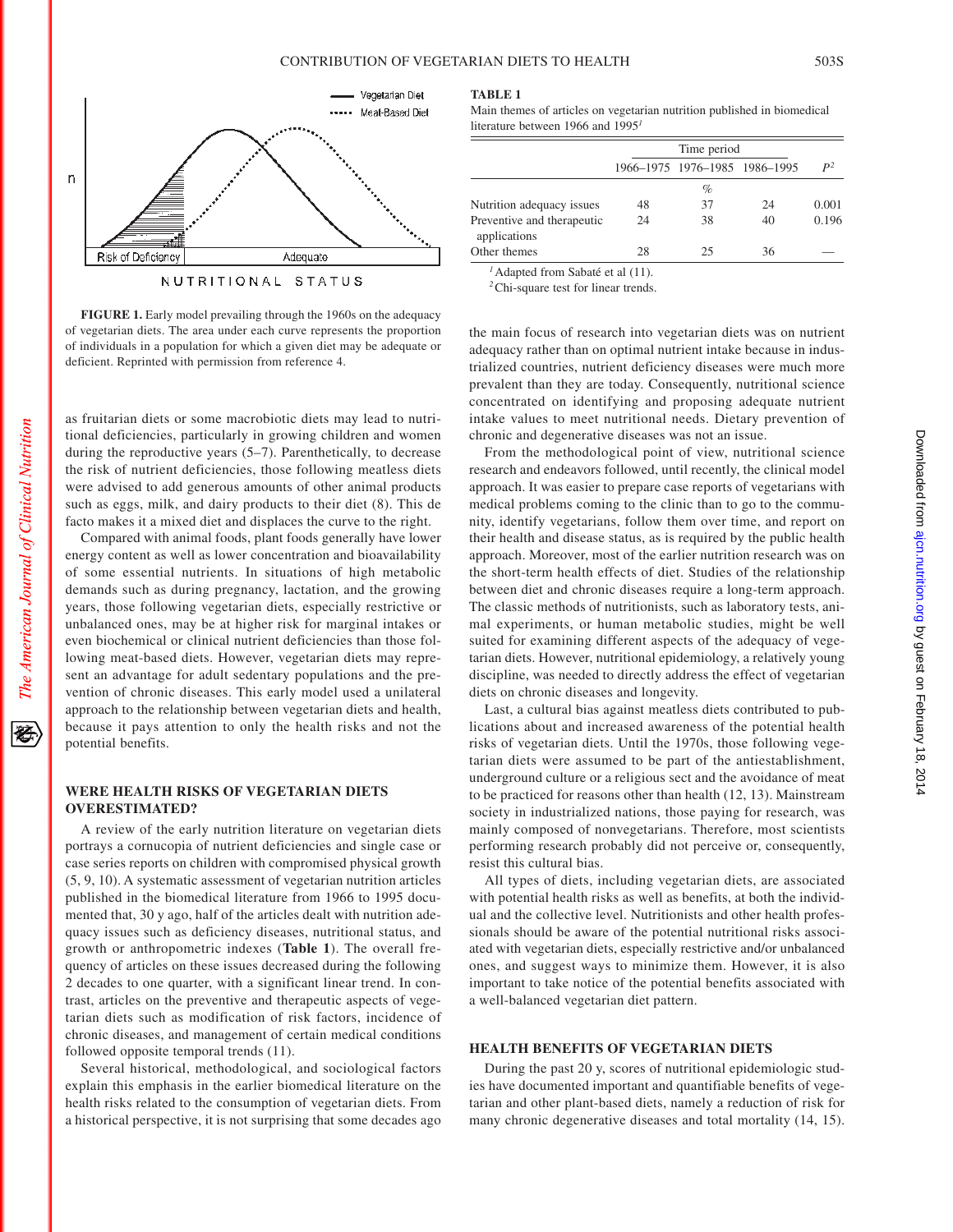# **TABLE 2**

Associations between consumption of specific foods and risk of different cancers and ischemic heart disease: Adventist Health Study summary results

|                                 | Protective     | Hazardous        |           |
|---------------------------------|----------------|------------------|-----------|
|                                 | (reduces risk) | (increases risk) | Reference |
| Cancer site                     |                |                  |           |
| Colon                           | Legumes        | Meat             | 40        |
| Lung                            | Fruit          | $\overline{1}$   | 41        |
| Pancreas                        | Legumes        |                  | 42        |
|                                 | Plant protein  |                  |           |
|                                 | products       |                  |           |
|                                 | Dried fruit    |                  |           |
| <b>Bladder</b>                  |                | Meat             | 43        |
| Prostate                        | Legumes        | Meat             | 44, 45    |
|                                 | Tomatoes       |                  |           |
|                                 | Soy milk       |                  | 46        |
| <b>Breast</b>                   |                |                  | 47        |
| Ischemic heart disease          |                |                  |           |
| Myocardial infarction           | <b>Nuts</b>    |                  | 33        |
|                                 | Whole-grain    |                  |           |
|                                 | bread          |                  |           |
| Fatal ischemic heart<br>disease | <b>Nuts</b>    | Meat             | 33        |

*<sup>1</sup>*No relation was found.

Vegetarians living in affluent countries enjoy remarkably good health, exemplified by low rates of obesity (16–18), coronary diseases (19–21), diabetes (22), and many cancers (21, 23, 24), and increased longevity (25–27). Those benefits are possibly due to the absence of meat in the diet as well as to a greater amount and variety of plant foods (28). While meat intake has been related to increased risk for a variety of chronic diseases such as ischemic heart disease (19) and some cancers (25, 29), abundant consumption of essential food components of the vegetarian diet such as fruit and vegetables (30–32), legumes and unrefined cereals (33–36), and nuts (33, 37, 38) has consistently been associated with a lower risk for many chronic degenerative diseases, and in some cases increased longevity. In the Adventist Health Study (39), a large prospective cohort study on diet and health of vegetarians and nonvegetarians, many more associations have been observed between plant foods and chronic diseases than with animal foods such as meat and dairy products (**Table 2**) (33, 40–47). All the protective effects were observed for foods of plant origin, while all the hazardous effects were correlated with meat intake (25). In conclusion, the positive effects of foods of plant origin on chronic disease prevention are possibly more definite than the detrimental effects of meats (28).

# **RISK-TO-BENEFIT RATIO OF VEGETARIAN AND MEAT-BASED DIETS**

It is currently well accepted that the relationship between a nutrient, food item, or diet pattern and health is not linear. There is an optimal range of intake, but at both extremes, there are marginal or detrimental intake ranges and further apart are deficient or toxic intake ranges (48). On the level of nutrients, this is being taken care of by recommending a minimal intake for essential nutrients (eg, vitamins C and E) (49) and by establishing upper limits for the intake of food constituents related to chronic diseases (eg, total, saturated, and polyunsaturated fats; cholesterol; protein; salt; and energy) (50, 51).



## HEALTH STATUS

**FIGURE 2.** Current model prevailing from the 1970s to the present on the population health risks and benefits of vegetarian and meatbased diets. The area under each curve represents the proportion of individuals in a population for which a given diet pattern may be a health risk or benefit (optimal). At both extremes of the health continuum, there is risk of disease for deficiency or excess of nutrients. The area in the center represents the proportion of individuals for which the diet is optimal or most beneficial. Reprinted with permission from reference 4.

On the level of diet pattern, **Figure 2** depicts a model prevailing from the 1970s to the present for the health risks and benefits of vegetarian and meat-based diets. The area under each curve represents the proportion of the individuals in a population following a given diet pattern. To the left are those who may be at risk for disease due to deficiency of nutrients. To the right are those who may be at risk due to excess. The area in the center represents the proportion of individuals for which the diet is optimal or most beneficial. To calculate the proportion of the population at risk will require the addition of both the risk of deficiency and the risk of excess. Adding up both areas with horizontal lines (Figure 2) gives the proportion of the population at risk (deficiency or excess) by following a plant-based vegetarian diet pattern. Accordingly, both areas with vertical lines represent the proportion of the population at risk by following a diet pattern largely based on animal foods.

The risk-to-benefit ratio of a diet can easily be defined as the proportion of subjects at risk divided by the proportion of subjects benefiting. On this rendition of the model, there is no overall difference on the risk-to-benefit ratio of one compared with the other diet pattern. This model is likely to encourage the conclusion that no overall improvements can be accomplished if the population distribution curve is displaced to the right or left by changing the mix of plant and animal foods in the diet. If the curves moved, the same amount gained in one end would be lost at the other end.

This apparent public health dilemma, the seemingly inevitable trade-off of malnutrition with overnutrition diseases, was described in 1979 by Olson (52). He proposed a similar version of this model when contrasting the Asian diet, also largely based on plant foods, with the typical meat-based American diet at that time. Olson stated that if one were to change the American diet to greatly reduce animal protein and increase carbohydrate from processed grains, the nutritional status curve would move to the left, and he argued that "for every case of coronary disease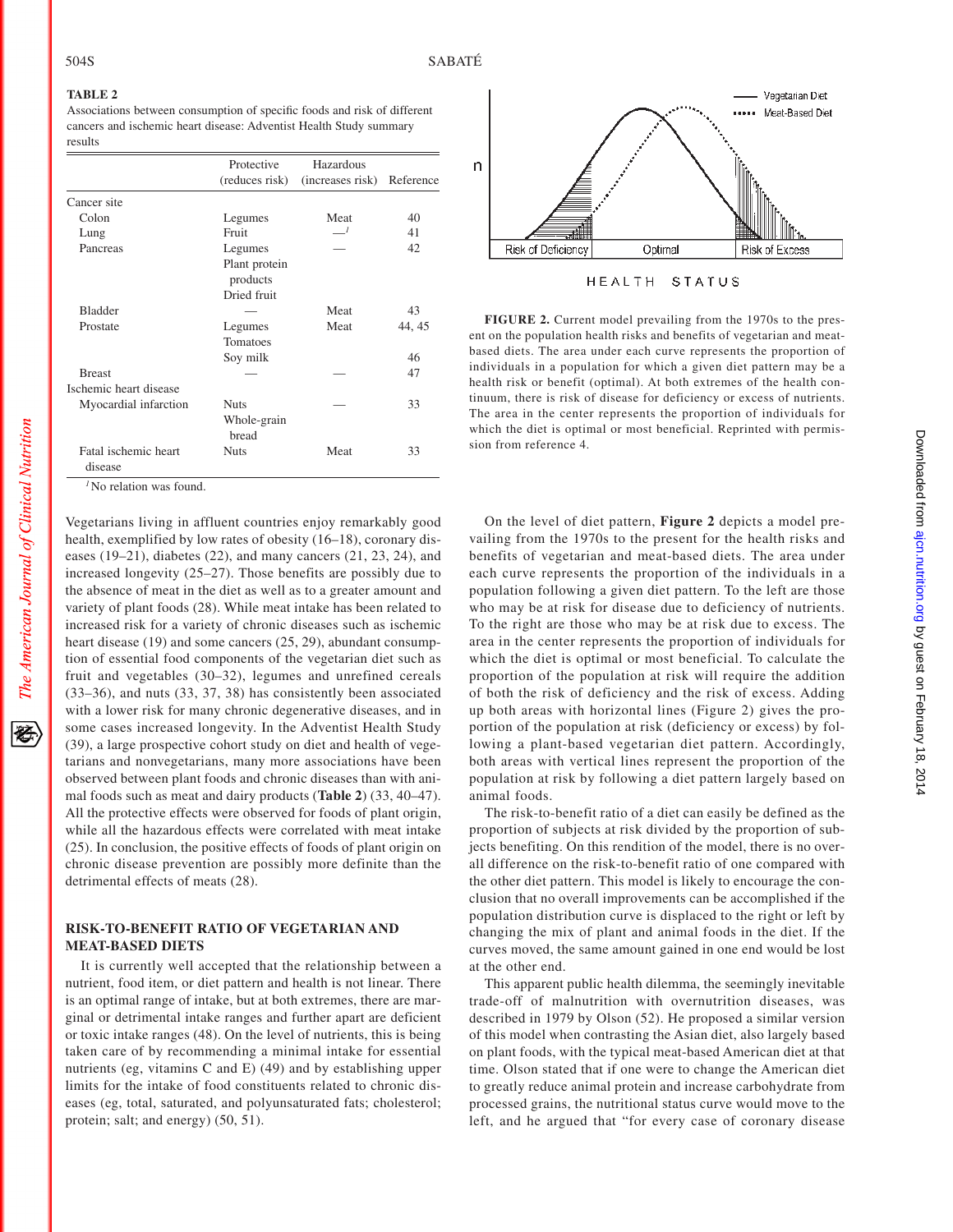

**FIGURE 3.** Proposed model on the population health risks and benefits of vegetarian and meat-based diets. The area under each curve represents the proportion of individuals in a population for which a given diet pattern may be a health risk or benefit (optimal). At both extremes of the health continuum, there is risk of disease for deficiency or excess of nutrients or other food compounds. The area in the center represents the proportion of individuals for which the diet is optimal or most beneficial. Reprinted with permission from reference 4.

avoided, there would be a case of infant malnutrition" (52). However, Olson failed to recognize that a trade-off in disease morbidity because of changes in the diet was not so predictable. Actually, this model shows that small displacements of the population distribution curve in one direction or another may result in substantial differences in the risk-to-benefit ratio of contrasting diet patterns.

For instance, moving the vegetarian diet curve slightly to the right will lead to a lower risk-to-benefit ratio for the vegetarian diet than for the meat-based diet. In practical terms, if one were to exchange small amounts of vegetables for small amounts of dairy products or eggs on a plant-only vegetarian diet, the substantial reduction in risk of vitamin B-12 deficiency in the population would not be offset by the small increase in risk for coronary diseases. Hence, a small displacement of the vegetarian diet curve to the right results in an overall more favorable risk-to-benefit ratio. However, on a diet largely based on animal foods, exchanging small amounts of meat for vegetables will not noticeably move the curve to the left. Major exchanges in the meat-based diet would be required to slightly displace the curve to the left and improve the risk-to-benefit ratio for this diet pattern. In industrialized societies, where food is abundant, for most individuals a meat-based diet can more easily exceed the optimal intake range of energy and many nutrients than a vegetarian diet can fall below the requirements for other nutrients.

#### **PROPOSED NEW MODEL**

A new paradigm is emerging. For the past 10–20 y, epidemiologic, clinical, and basic science research on the health effects of several plant foods is greatly expanding scientists' understanding of the role these foods have on human health and nutrition. Antioxidants, abundantly present in plant foods, have been postulated to prevent cardiovascular disease and certain cancers (53–55). Anticarcinogenic properties have been described for a myriad of substances present mainly in fruits, vegetables, and other plant foods (56, 57).

Plant foods, such as fruits, vegetables, legumes, nuts, and whole grains, provide active substances on which human metabolism is dependent. However, only a few of those to date have been labeled as "essential nutrients." Fruits and vegetables are rich sources of not only vitamins, such as carotenoids, ascorbic acid, tocopherols, and folic acid, but also fiber, indoles, thiocyanates, cumarins, phenols, flavonoids, terpenes, protease inhibitors, plant sterols, and a host of other yet unknown and unnamed phytochemicals and nonnutrient compounds that may protect humans from many cancers and other diseases (57, 58).

Consequently, the increased risk of cancer and cardiovascular disease experienced by populations following diets largely based on animal foods, as opposed to vegetarians, may be due to not only an excess of energy, total and saturated fat, and other nutrients, but also a deficiency or very marginal intake of phytochemicals and other compounds abundant in plant foods but not yet labeled as nutrients. Accordingly, even though deviating from the classic definition of deficiency, chronicdegenerative diseases may also be considered as deficiency diseases, in addition to diseases of excess. Therefore, the overall contribution of diets largely based on animal foods to the causation of human diseases from excess, unbalance, and deficiency of nutrients or other food compounds appears to be noticeably different from earlier estimates.

**Figure 3** presents the proposed model that tries to capture the new understanding of the role of vegetarian and meat-based diets in human health and disease in affluent societies. In this new model, the relative contribution to the causation and prevention of diseases for excess or deficiency is clearly unequal for the 2 contrasted diets, with a more favorable risk-to-benefit ratio for the vegetarian diet. Corresponding to previous models, the total area under each diet pattern curve is the same, but the shape of the 2 curves varies considerably. The expanded area of risk of deficiency under the meat-based diet curve reflects the risk of diseases largely attributed to "phytochemical deficiency" because of the marginal intake of plant foods on this diet pattern. In affluent societies, this model considers the risk of "phytochemical deficiency" diseases—namely, an unknown proportion of cancers, cardiovascular diseases, and other degenerative diseases—among those following a meat-based diet to be greater than the risk of the classic acute nutrient deficiency diseases for vegetarians. In conclusion, recent scientific advances seem to have resulted in a paradigm shift: diets largely based on plant foods, such as well-balanced vegetarian diets, are viewed more as improving health than as k. causing disease, in contrast with meat-based diets.

Most of the concepts in this article were developed for a course on vegetarian diets that I taught over the past few years at the School of Public Health, Loma Linda University. I am most grateful for the ideas and constructive comments from my colleagues and former graduate students.

The author had no conflict of interest.

#### **REFERENCES**

- 1. Sanders TAB. The nutritional adequacy of plant-based diets. Proc Nutr Soc 1999;58:265–9.
- 2. Nestle M. Animal versus plant foods in human diets and health: is the historical record unequivocal? Proc Nutr Soc 1999;58:211-8.
- 3. Kuhn TS. The structure of scientific revolutions. Chicago: University of Chicago Press, 1962.
- 4. Sabaté J. The public health risk–to–benefit ratio of vegetarian diets: changing paradigms. In: Sabaté J, ed. Vegetarian nutrition. Boca Raton, FL: CRC Press, 2001:19–30.
- 5. Inadequate vegan diets at weaning. Nutr Rev 1990;48:323–6.

Downloaded from [ajcn.nutrition.org](http://ajcn.nutrition.org/) by guest on February 18, 2014

Downloaded from ajon.nutrition.org by guest on February 18, 2014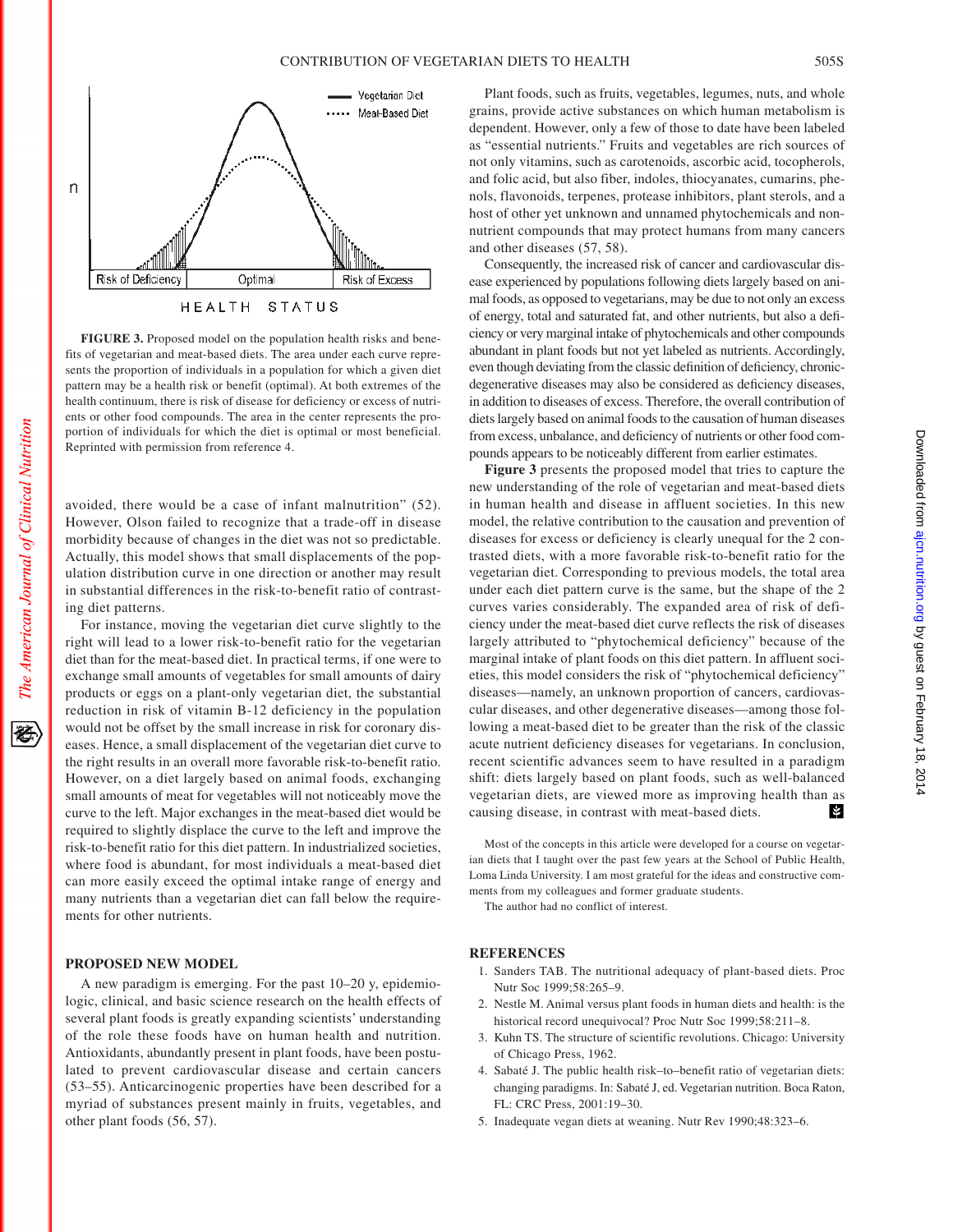- 6. Dagnelie PC, van Staveren WA. Macrobiotic nutrition and child health: results of a population-based, mixed-longitudinal cohort study in the Netherlands. Am J Clin Nutr 1994;59(suppl):1187S–96S.
- 7. van Dusseldorp M, Schneede J, Refsum H, et al. Risk of persistent cobalamin deficiency in adolescents fed a macrobiotic diet in early life. Am J Clin Nutr 1999;69:664–71.
- 8. Register UD, Sonnenbeg LM. The vegetarian diet. J Am Diet Assoc 1973;62:253–61.
- 9. MacLean WC, Graham GG. Vegetarianism in children. Am J Dis Child 1980;134:513–9.
- 10. Hardinge MG, Crooks H. Non-flesh dietaries, II: scientific literature. J Am Diet Assoc 1963;43:550–8.
- 11. Sabaté J, Duk A, Lee CL. Publication trends of vegetarian nutrition articles in biomedical literature, 1966–1995. Am J Clin Nutr 1999; 70(suppl):601S–7S.
- 12. Weinsier R. Use of the term vegetarian. Am J Clin Nutr 2000;71: 1211–3 (letter).
- 13. Dwyer JT, Mayer LD, Kandel RF, Mayer J. The new vegetarians. J Am Diet Assoc 1973;62:503–9.
- 14. Messina VK, Burke KI. Position of the American Dietetic Association: vegetarian diets. J Am Diet Assoc 1997;11:1317–21.
- 15. Sabaté J, ed. Vegetarian nutrition. Boca Raton, FL: CRC Press, 2001.
- 16. Key T, Davey G. Prevalence of obesity is low in people who do not eat meat. BMJ 1996;313:816–7 (letter).
- 17. Singh PN, Lindsted KD. Body mass and 26-year risk of mortality from specific diseases among women who never smoked. Epidemiology 1998;9:246–54.
- 18. Appleby PN, Thorogood M, Mann JI, Key TJ. Low body mass index in non meat eaters: the possible roles of animal fat, dietary fibre and alcohol. Int J Obes Relat Metab Disord 1998;22:454–60.
- 19. Snowdon DA, Phillips RL, Fraser GE. Meat consumption and fatal ischemic heart disease. Prev Med 1984;13:490–500.
- 20. Fraser GE, Linsted KD, Beeson WL. Effect of risk factor values on lifetime risk of and age at first coronary event: the Adventist Health Study. Am J Epidemiol 1995;142:746–58.
- 21. Thorogood M, Mann J, Appleby P, McPherson K. Risk of death from cancer and ischemic heart disease in meat and non-meat eaters. BMJ 1994;308:1667–70.
- 22. Snowdon DA, Phillips RL. Does a vegetarian diet reduce the occurrence of diabetes? Am J Public Health 1985;75:507–12.
- 23. Mills PK, Beeson WL, Phillips RL, Fraser GE. Cancer incidence among California Seventh-day Adventists, 1976–1982. Am J Clin Nutr 1994;59(suppl):1136S–42S.
- 24. Phillips RL, Garfinkel L, Kuzma JW, Beeson WL, Lotz T, Brin B. Mortality among California Seventh-day Adventists for selected cancer sites. J Natl Cancer Inst 1980;65:1097–107.
- 25. Fraser GE. Associations between diet and cancer, ischemic heart disease, and all-cause mortality in non-Hispanic white California Seventh-day Adventists. Am J Clin Nutr 1999;70(suppl):532S–8S.
- 26. Singh PN, Sabaté J, Fraser GE. Does low meat consumption increase life expectancy in humans? Am J Clin Nutr 2003:78(suppl): 526S–32S.
- 27. Snowdon DA. Animal product consumption and mortality because of all causes combined, coronary heart disease, stroke, diabetes, and cancer in Seventh-day Adventists. Am J Clin Nutr 1988;48(suppl): 739–48.
- 28. Willett WC. Convergence of philosophy and science: the Third International Congress on Vegetarian Nutrition. Am J Clin Nutr 1999; 70(suppl):434S–8S.
- 29. Giovannucci E, Willett WC. Dietary factors and risk of colon cancer. Ann Med 1994;26:443–52.
- 30. Steinmetz KA, Potter JD. Vegetables, fruit and cancer, I: epidemiology. Cancer Causes Control 1991;2:325–57.
- 31. Block G, Patterson B, Subar A. Fruit, vegetables, and cancer prevention: a review of the epidemiological evidence. Nutr Cancer 1992; 18:1–29.
- 32. Rimm EB, Ascherio A, Giovannucci E, Spiegelman D, Stampfer MJ, Willett WC. Vegetable, fruit, and cereal fiber intake and risk of coronary heart disease among men. JAMA 1996;275:447–51.
- 33. Fraser GE, Sabate J, Beeson WL, Strahan TM. A possible protective effect of nut consumption on risk of coronary heart disease: the Adventist Health Study. Arch Intern Med 1992;152: 1416–24.
- 34. Jacobs DR Jr, Meyer KA, Kushi LH, Folsum AR. Whole-grain intake may reduce the risk of ischemic heart disease death in postmenopausal women: the Iowa Women's Health Study. Am J Clin Nutr 1998;68:248–57.
- 35. Jacobs DR Jr, Slavin J, Marquart L. Whole grain intake and cancer: a review of the literature. Nutr Cancer 1995;24:221–9.
- 36. Kushi LH, Meyer KA, Jacobs DR Jr. Cereals, legumes, and chronic disease risk reduction: evidence from epidemiological studies. Am J Clin Nutr 1999;70(suppl):451S–8S.
- 37. Hu FB, Stampfer MJ, Manson JE, et al. Frequent nut consumption and risk of coronary heart disease in women: prospective cohort study. BMJ 1998;317:1341–5.
- 38. Sabaté J. Nut consumption, vegetarian diets, ischemic heart disease risk, and all-cause mortality: evidence from epidemiologic studies. Am J Clin Nutr 1999;70(suppl):500S–3S.
- 39. Beeson WL, Mills, PK, Phillips RL, Andress M, Fraser GE. Chronic disease among Seventh-day Adventists, a low-risk group. Cancer 1989;64:570–81.
- 40. Singh PN, Fraser GE. Dietary risk factors for colon cancer in a lowrisk population. Am J Epidemiol 1998;143:761–74.
- 41. Fraser GE, Beeson WL, Phillips RL. Diet and lung cancer in California Seventh-day Adventists. Am J Epidemiol 1991;133: 683–93.
- 42. Mills PK, Beeson WL, Abbey DE, Fraser GE, Phillips RL. Dietary habits and past medical history as related to fatal pancreas cancer risk among Adventists. Cancer 1988;61:2578–85.
- 43. Mills PK, Beeson WL, Phillips RL, Fraser GE. Bladder cancer in a low-risk population: results from the Adventists Health Study. Am J Epidemiol 1991;133:230–9.
- 44. Mills PK, Beeson WL, Phillips RL, Fraser GE. Cohort study of diet, lifestyle, and prostate cancer in Adventist men. Cancer 1989;64: 598–604.
- 45. Snowdon DA, Phillips RL, Choi W. Diet, obesity and risk of fatal prostate cancer. Am J Epidemiol 1984;120:244–50.
- 46. Jacobsen BK, Knutsen SF, Fraser GE. Does high soy milk intake reduce prostate cancer incidence? The Adventist Health Study. Cancer Causes Control 1998;9:553–7.
- 47. Mills PK, Beeson WL, Phillips RL, Fraser GE. Dietary habits and breast cancer incidence among Seventh-day Adventists. Cancer 1989; 64:582–90.
- 48. Mertz W. The essential trace elements. Science 1981;213:1332–8.
- 49. Institute of Medicine, Food and Nutrition Board. Dietary reference intakes for vitamin C, vitamin E, selenium and carotenoids. Washington, DC: National Academy Press, 2000.
- 50. Diet, nutrition, and the prevention of chronic diseases. Report of a WHO Study Group. World Health Organ Tech Rep Ser 1990; 797:1–204.
- 51. US Department of Agriculture, US Department of Health and Human Services. Nutrition and your health: dietary guidelines for Americans. 5th ed. Washington, DC: US Government Printing Office, 2000.
- 52. Olson RE. Is there an optimum diet for the prevention of coronary heart disease? In: Levy R, Rifkind B, Dennis B, Ernst N, eds. Nutrition, lipids, and coronary heart disease. New York: Raven Press, 1979: 349–64.
- 53. Agarwal S, Rao AV. Tomato lycopene and low density lipoprotein